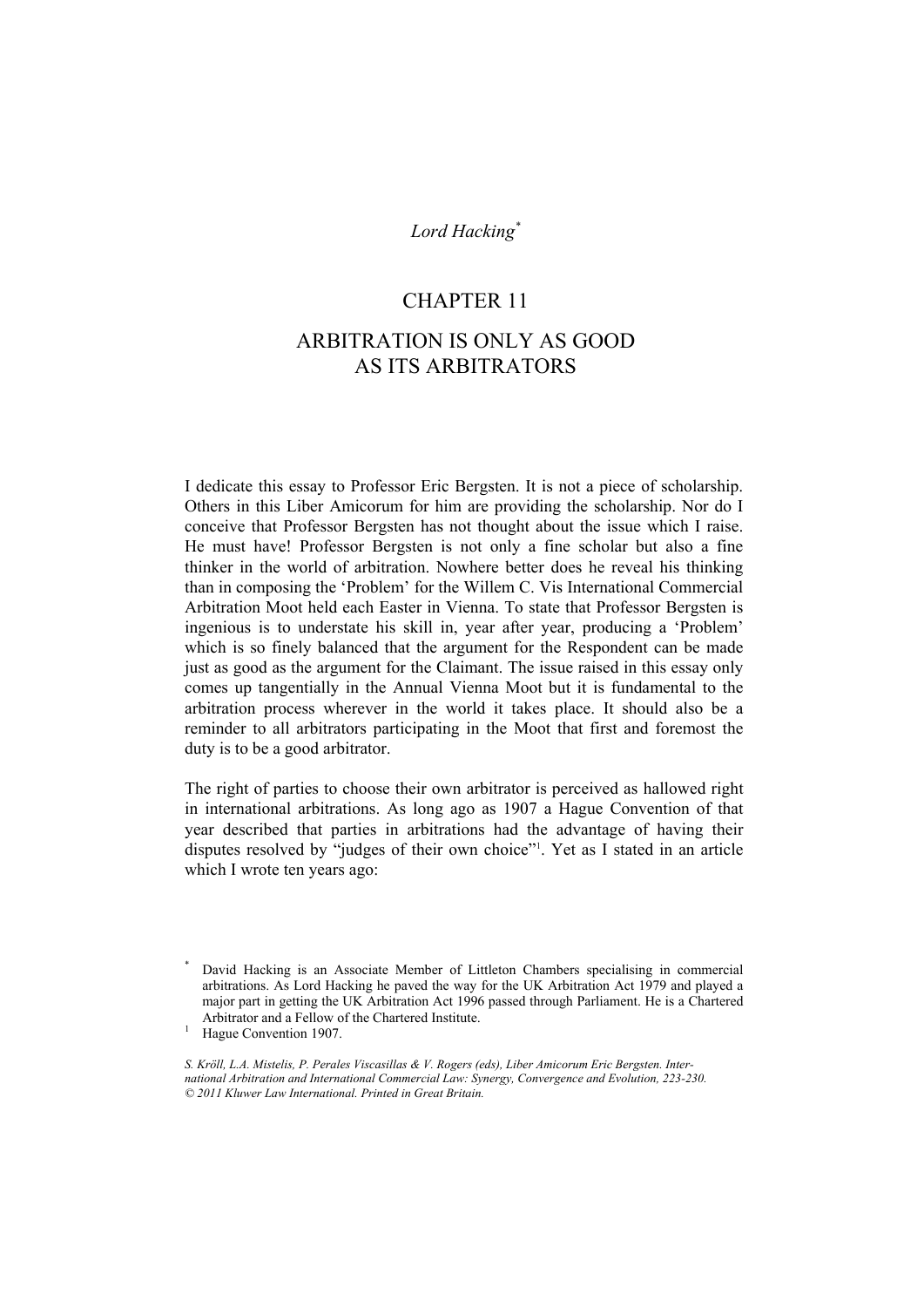… in international arbitrations, the selection of arbitrators is not a certain and defined process. Information is limited, guidance sparse and arbitral appointments can too readily become 'arbitral disappointments.2

As Jean Flavien Lalive wrote 'arbitration is only as good as its arbitrators':

The choice of persons who propose the arbitral tribunal is vital and often the most decisive step in an arbitration. It has rightly been said that arbitration is only good as the arbitrators.3

In Redfern and Hunter "International Arbitration" the same point is made:

Once a decision to refer a dispute to arbitration has been made, choosing the right arbitral tribunal is critical to the success of the arbitral process.…It is, above all, the quality of the tribunal that makes or breaks the arbitration…4

An Associate at the London law firm of Linklaters put this proposition more dramatically

…it is axiomatic that [this is]…the…most important part of the arbitral process...Get it wrong and the arbitration can be beset by problems.<sup>5</sup>

The question, therefore, has to be asked why, if the parties have the great advantage of being able to choose their own arbitrators, there are 'arbitral disappointments'. There are, I believe, two basic problems: firstly there is not enough true information available to the parties and their lawyers in the selection process for an arbitrator and secondly parties and their lawyers do not approach the selection process with the right criteria. Too often the big names, among the international arbitrators, are favoured without taking into account their availability and their suitability for the arbitration in question. Parties and their lawyers are also too often tempted by an arbitrator's previous experience in a particular form of dispute without having sufficient regard for the more important test of what is the quality of the arbitrator as an arbitrator.

I believe there are certain fundamentals in the arbitral appointment process:

<sup>2</sup> Lord Hacking, 'Well, Did You Get The Right Arbitrator?', *Mealey's International Arbitration Report* 15 (June 2000). 3 J.F. Lalive, *Melanges en l'honneur de Nicholas Valticos: Droit et Justice* (1989). It is, therefore,

to Jean Flavien Lalive that the author dedicates the title of this essay. 4

N. Blackaby, C. Partasides, A. Redfern, M. Hunter, *Redfern & Hunter on International Arbitration*  $5^{th}$  *ed.* (2009), para. 4.14.

<sup>&</sup>lt;sup>5</sup> Lucy Greenwood: Global Arbitration Review.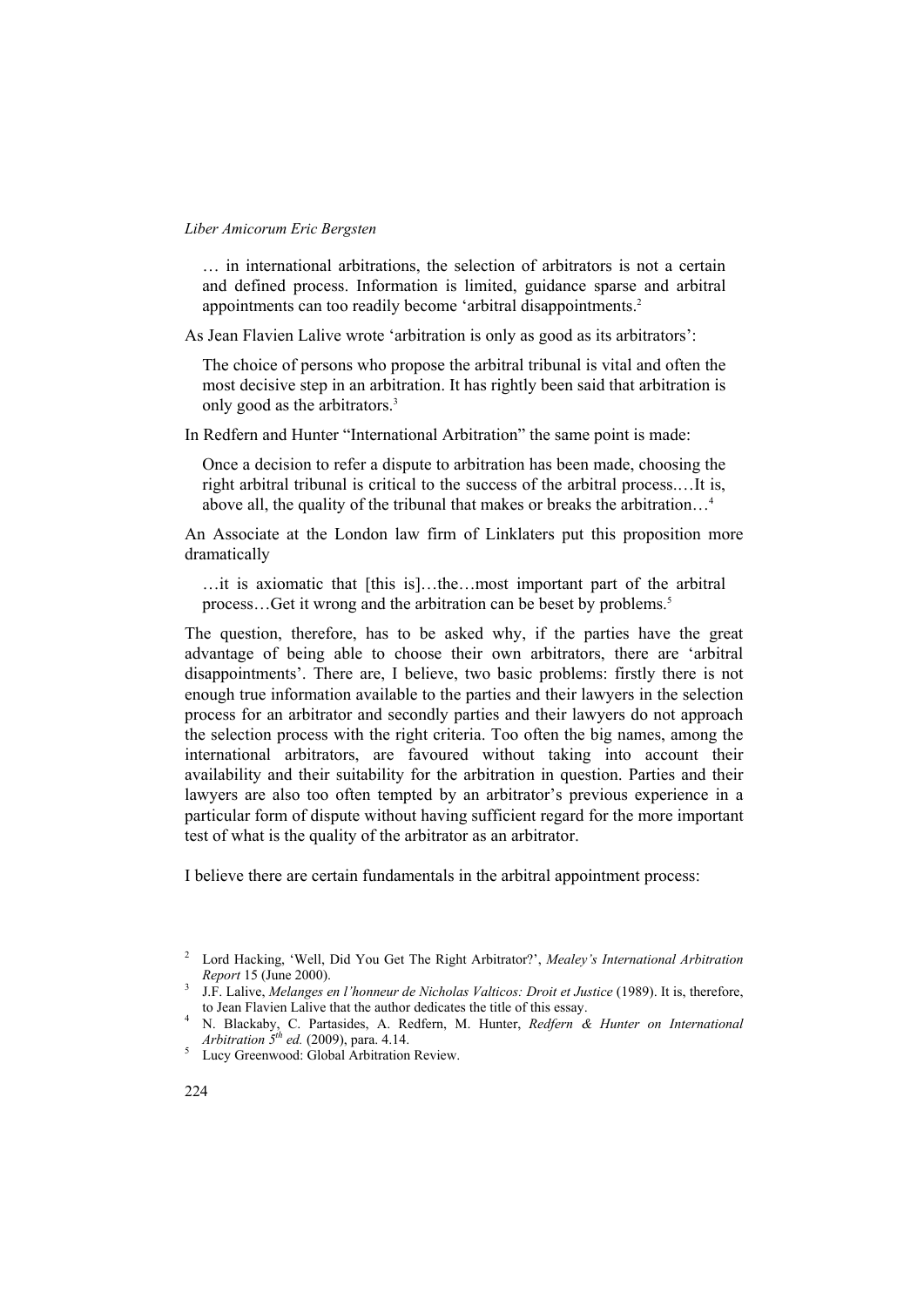Although good intellect is essential, the role of an arbitrator is also a practical one so that the arbitration is conducted fairly and efficiently and in a timely manner.

Before appointing an arbitrator a party should seek to gain the best information about the ability, experience and availability of every candidate for the arbitral appointment.

To that end, the appointing party should make the fullest enquiries about every arbitral candidate and obtain the best knowledge available about him or her.

Further to that end, every arbitral candidate should be willing to identify articles, which he or she has written, produce sanitised copies of earlier Awards which he or she has issued, name other arbitrators with whom he or she has sat, and make himself or herself available for interview.

In choosing the arbitrator the crucial test should go to the *quality* of the arbitral candidate as a *good* arbitrator. While experience of different types of arbitration and of different legal systems and procedures is important, all experienced arbitrators are familiar with analysing and deciding complex issues of fact and law whether or not such issues of fact and law have previously been before them.<sup>6</sup>

The starting point, therefore, should be to match the proposed arbitrator to the proposed arbitration. What nationality and cultural background should the arbitrator have? What is his or her age, arbitral experience and reputation? What professional expertise is needed…a lawyer…an engineer…an accountant etc? What knowledge is needed of the governing law of the dispute? What knowledge is needed of the procedural law of the place of the arbitration? Does the arbitrator need to have technical knowledge of the issues to be decided in the arbitration? But it goes further than that. What are the personal qualities of the arbitrator? Does he or she have good management skills? Is he or she decisive or do arbitrations 'run away' from this arbitrator? Is he or she good on procedural issues or is he or she a bit of a fudger? Is he or she sound in judgement or lacking in it? What attitude does the arbitrator have in deciding issues of law and evidence and assessing damages? Is the prospective arbitrator legalistic and conservative or does he or she possess a broader and more robust and, possibly,

6 www.lordhacking.com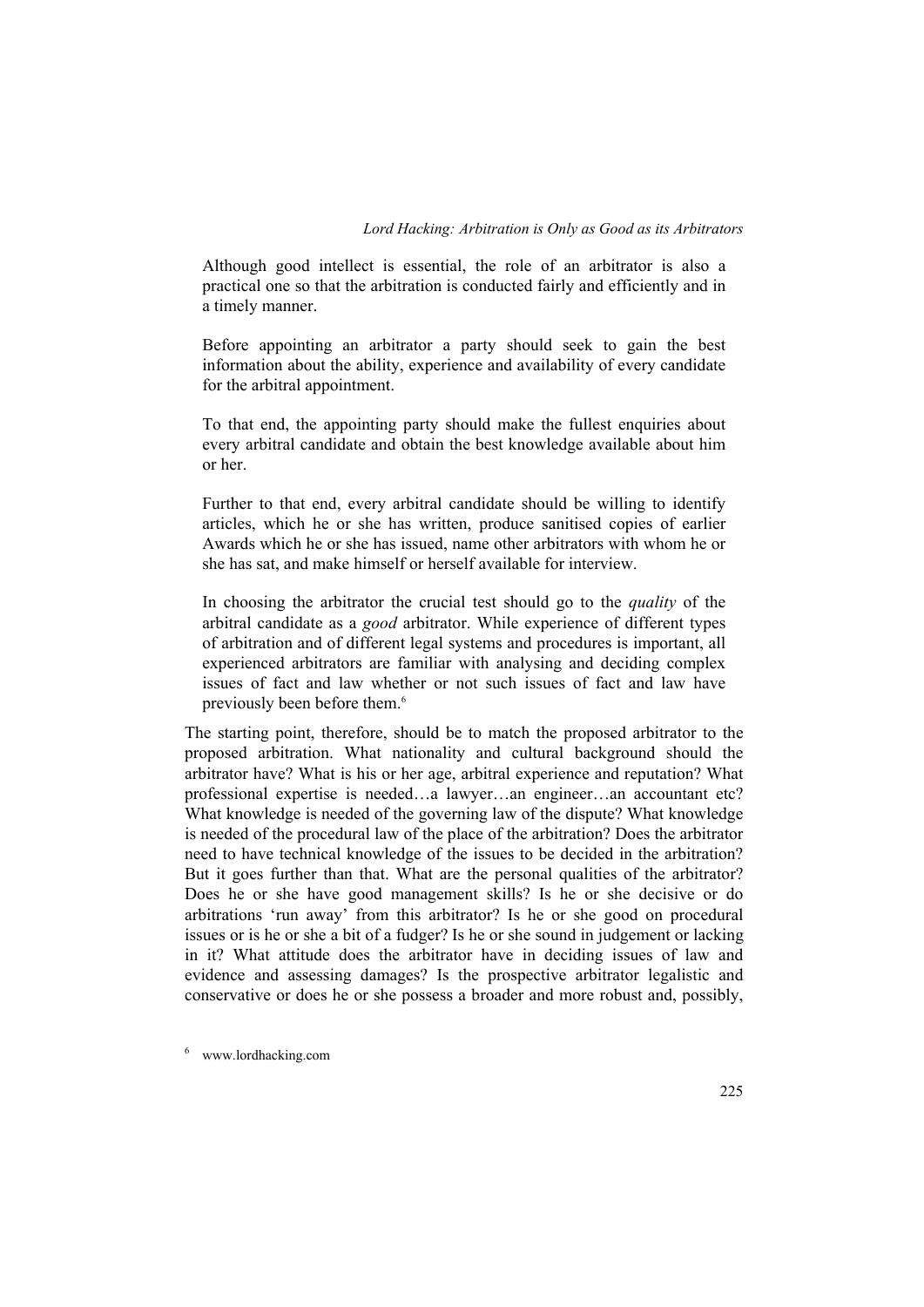unsafe approach? What attitude does the prospective arbitrator have on procedural issues, document discovery, examination of witnesses and other procedural issues? Will his or her approach on these issues widen the documentary and evidential base of the arbitration (and increase time and cost) or keep the documents and evidence in a tight compass (and accelerate the arbitral process and save cost)?

There are then considerations relating to the ability of the prospective arbitrator in working with the other arbitrators in the tribunal and, as it particularly relates to the chairman of the tribunal or a sole arbitrator, does the prospective arbitrator have the right qualities for working with the parties and their advisors and conducting the arbitration with a balance of tact and fairness? When the claimant is nominating its arbitrator, is the prospective appointee likely to balance the likely choice of arbitrator to be made by the respondent? When the respondent is nominating its arbitrator will that prospective arbitrator be a good counter to the claimant's appointed arbitrator? When consideration is being made over the appointment of the chairman, will the candidate for this appointment work well with the party appointed arbitrators and provide, as necessary, the leadership for the arbitration to be fairly and efficiently conducted?

There is a lot the effective arbitrator can do to assist the appointing process. He or she can agree to be interviewed. He or she can be willing to provide references from those who have previously appointed that arbitrator or who otherwise has knowledge of his or her ability in conducting arbitrations. He or she can be willing to provide sanitised copies of previous awards, having, where necessary, obtained the necessary consents of the parties in these arbitrations.

Yes, parties, when well advised, do seek to obtain the best information which they can about the prospective arbitrator although, I suggest, they do not go as far as they could in obtaining references and in seeing previous awards issued by the prospective arbitrator. The tendency is to look at previous arbitration articles which the prospective arbitrator has written rather than seeking out and looking at previous awards. There are two basic problems. Firstly the arbitrator, unlike the judge, does not operate in an open forum to which the public has access nor gives open judgements which are available for public and academic scrutiny. Secondly the ever increasing emphasis on the prospective arbitrator being independent of the parties and their advisors moves the appointing process further away from arbitrators who are well known within the community in which the parties and their advisors are located. So it is a question of having to find out more about the unknown rather than the known. Of course there is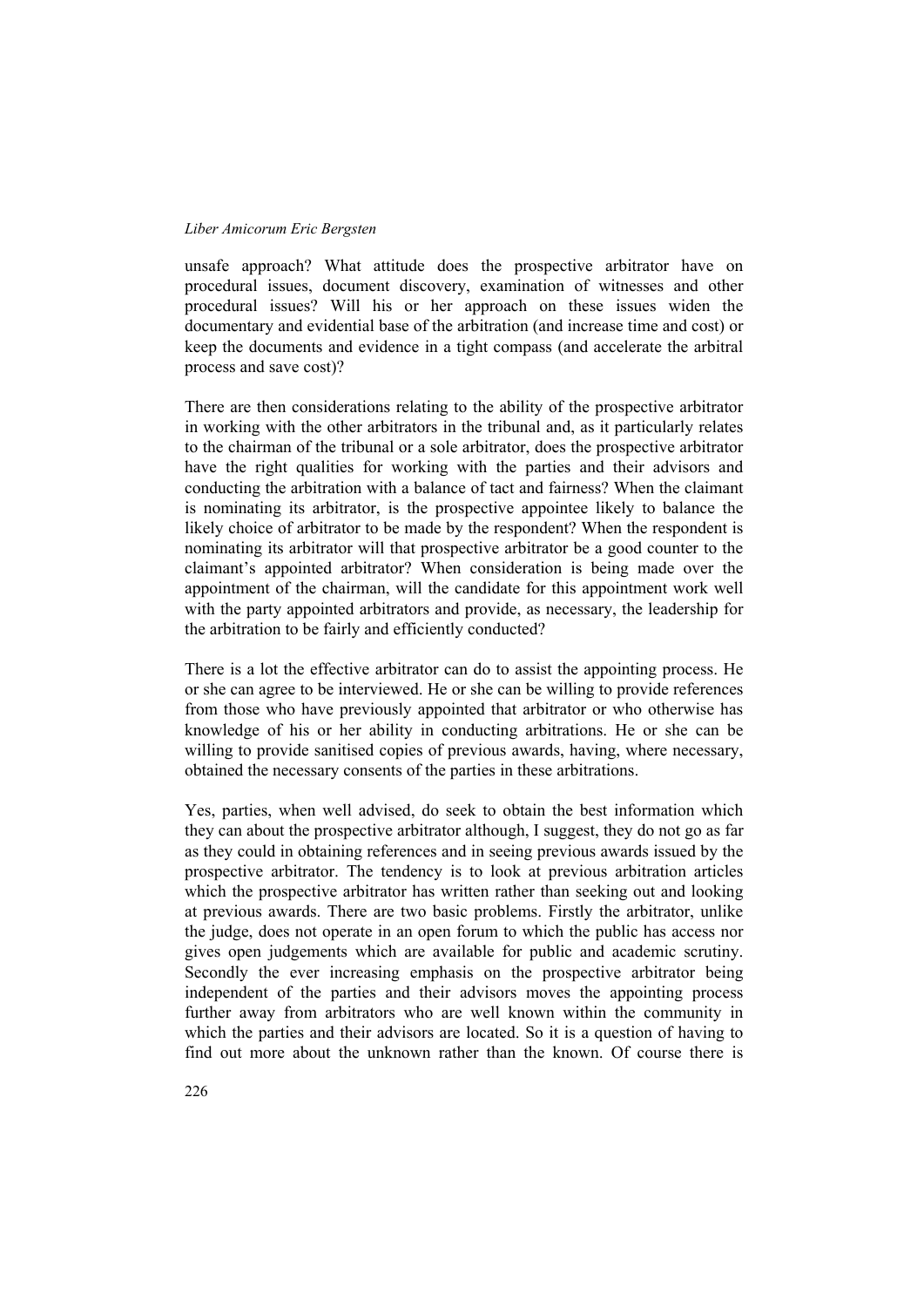gossip in the corridors of arbitral appointments. As one recent writer of an arbitration article, himself General Counsel of a major corporation, stated

It is no secret that in the absence of better alternatives, parties often rely on sketchy and anecdotal information, frequently transmitted through multiple (and dubious) filters.7

Indeed the writer of this article makes the interesting and novel proposal of a proper 'feedback' being provided on the performance of arbitrators. He has no difficulty in justifying the value of such 'feedback' nor in identifying what that 'feedback' should contain. He does, however, have difficulty in identifying how such 'feedback' can be obtained.

A number of my colleagues in my London chambers conduct mediations. On the successful outcomes of their mediations the parties and their lawyers are happy to write words of praise which my mediator colleagues are happy to set out in their websites. Doubtless there are occasions when adverse comments are made but I have not noticed my colleagues recording in their websites the adverse comments! So mediators seem naturally to obtain 'feedbacks' and why not arbitrators?

Basically the structure of arbitrations does not lean towards a 'feedback' system. Firstly there are, unlike in successful mediations, winners and losers. Thus if the loser thinks he has lost because of the way the arbitration has been conducted or by the ill judgement of the arbitral tribunal, the 'feedback' is likely to be biased and unhelpful. Secondly there is the delay between the end of the arbitration proceedings and the issue of the award which takes the parties' minds away from how the arbitration has been conducted to how the arbitration is decided in the award.

For myself I do not think these are insuperable difficulties. In the first place, if an arbitration has been conducted under the auspices of one of the arbitration institutes, then that institute can collect back 'feedback' from the parties. Indeed the ICC in Paris, the LCIA in London and the ICDR in New York do, one way or another, collect information from the parties and their lawyers about the conduct by the arbitrators in the arbitral process. They do not, however, make that information available to the arbitrators nor indeed to the wider public. The

<sup>7</sup> Michael McIlwrath, 'Grading the Arbitrator', *Journal of the Chartered Institute of Arbitrators* 73 (May 2007): 224.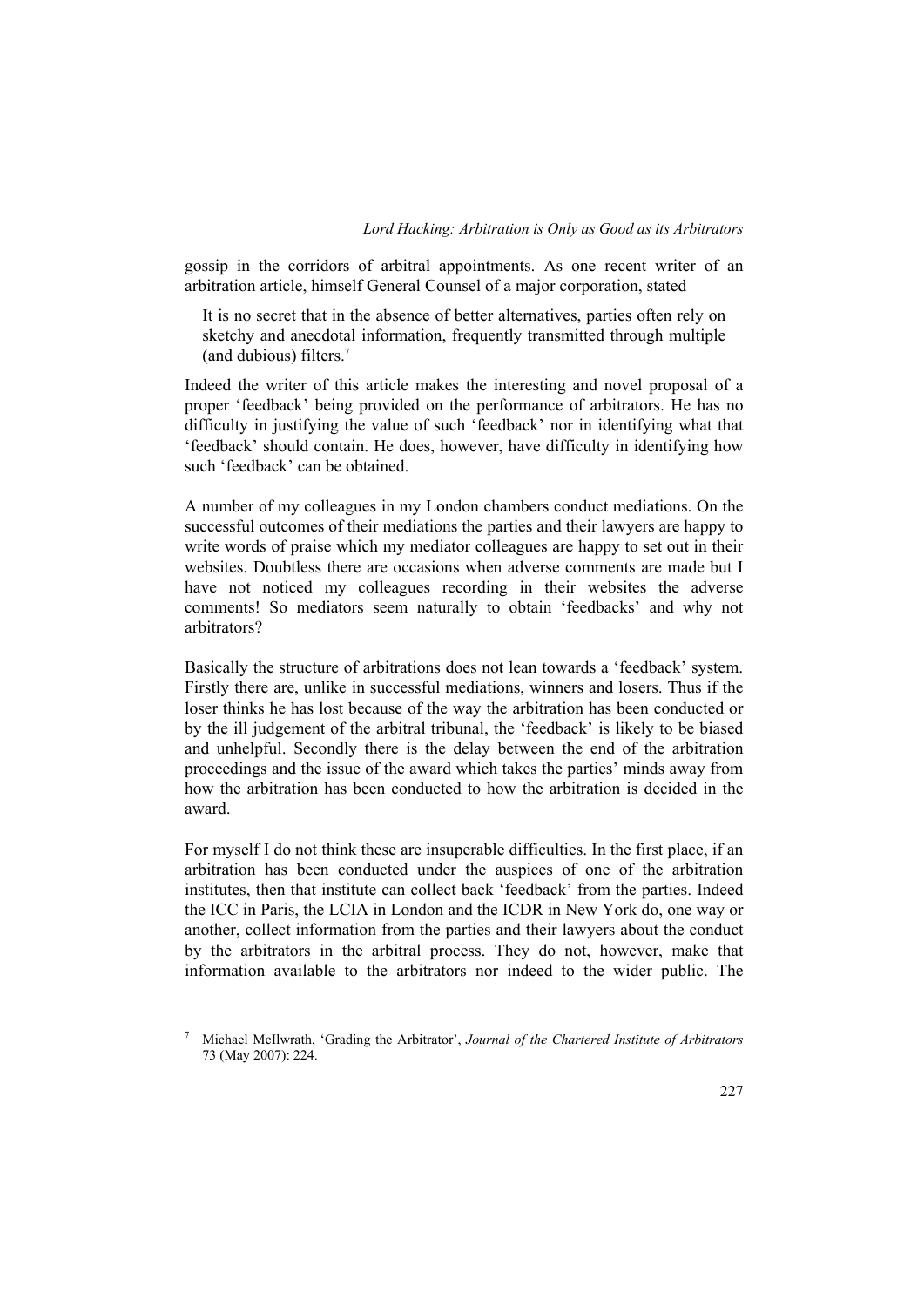important point is that this 'feedback' need not be biased depending on the outcome of the arbitration. As Michael McIlwrath states out of his experience as a General Counsel in arbitrations in which he has participated:

There have been times when we have been pleased with an outcome but not the process and time taken to reach it, or displeased with an outcome but happy with the process that produced it.<sup>8</sup>

Turning to the arbitration institutes, over and above the insistence of the major arbitration institutes on impartiality, neutrality and independence, the ICC, the IDRC and the LCIA, as with other major arbitration institutes, do set down requirements for the suitability of arbitrators for appointment.<sup>9</sup>

Moreover the ICC Court holds itself free not to confirm any nomination of an arbitrator and is "at liberty to choose any [other] person whom it regards as suitable"<sup>10</sup>. Similarly "The LCIA Court may refuse to appoint any such [nominated arbitrator] if it determines that he is not suitable or independent or impartial"11. Curiously, however, the ICDR International Rules contains no such provision. It is, therefore, possible for the ICDR to appoint, on the nomination of a party, an arbitrator whom they know to be unsuitable for the appointment in question.

Each of these arbitration institutes have different processes in the selection of arbitrators which they appoint. The ICC works through National Committees who are invited, usually without consultation with the parties, to recommend the necessary appointment. The ICDR provides lists of names of potential arbitrators to the parties who are entitled to strike out, without giving reasons, a specified number of these names and who then are invited to state their preferences in order of merit of the remaining names on the list. The LCIA Secretariat runs a consultation process putting names before the parties and obtaining their comments on the names and then putting before the LCIA Court the preferred choices for the selection to be made. There are advantages and disadvantages in each of these processes. The quality of the ICC National Committees varies enormously. In some countries they are dominated by academics with limited experience in the conduct of arbitrations. Other National Committees have on

<sup>8</sup> *Ibid.* at 225.

See Articles 7 and 9 ICC Rules of Arbitration (1998); Articles 6 and 7 ICDR International Arbitration Rules (March 2008); Article 5 LCIA Rules (1998). 10 Articles 9.2 and 9.6 ICC Rules of Arbitration (1998).

<sup>&</sup>lt;sup>11</sup> Article 7.1 LCIA Rules (1998).